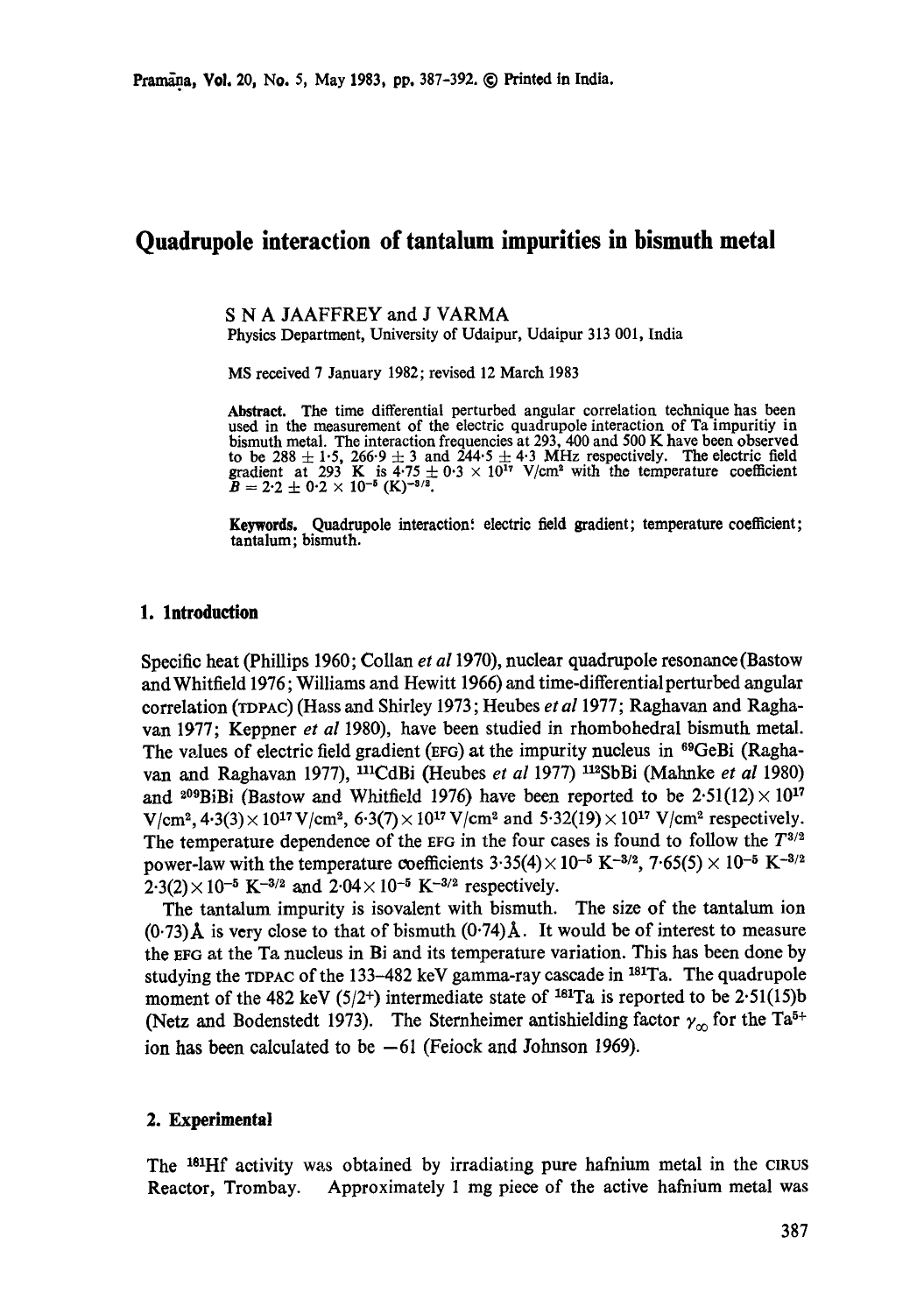heated with 168 mg of 99.999 % pure bismuth in argon atmosphere at a temperature of 973K for 12 hr. On gradual cooling a globule was obtained, which was broken into small pieces for testing the activity. The activity was uniformly distributed. The pieces were used for the study without further treatment. The solubility of hafnium in bismuth at 973K is about twice (Weeks 1965) the amount of hafnium dissolved in bismuth in the present case.

The TOPAC set-up consists of three 1.75 inch diameter  $\times$  2 inch long NaI (T1) scintillation detectors in standard slow-fast coincidence set-up in which the fast coincidence circuit is replaced by a time-to-pulse-height-converter. In the fast channels, the fast pulses from  $90^{\circ}$  and  $180^{\circ}$  counters were added using proper lengths of cables. In the slow channels, the photo-peaks due to the 133-482 keY gamma-rays of <sup>181</sup>Ta were selected using single channel analysers with the windowwidth of  $10\%$  of the gamma-energies. The prompt resolution of the system FWHM was 2.3 nsec. The coincidences corresponding to  $90^{\circ}$  and  $180^{\circ}$  as a function of delay time t between the two gamma-ray photons of the cascade were recorded simultaneously in the two halves of the memory of ND 1100 multi-channel analyser. After subtraction of chance coincidences, the value of *R(t)* defined as

$$
R(t) = \frac{2 [W(180^\circ, t) - W(90^\circ, t)]}{[W(180^\circ, t) + 2 W(90^\circ, t)]},
$$
\n(1)

was calculated. In this expression  $W(180^\circ, t)$  and  $W(90^\circ, t)$  are true coincidence counting rates with 180° and 90° counters respectively. The angular correlation function for 133-482 keV cascade of  $181$ Ta as measured by Steffen (1955) is given by

$$
W (\theta) = 1 + A_2 P_2 (\cos \theta) + A_4 P_4 (\cos \theta) + ...
$$
  
= 1 - 0.29 P<sub>2</sub> (cos \theta) - 0.07 P<sub>4</sub> (cos \theta). (2)

With the perturbation of the angular correlation, the correlation function becomes

$$
W(\theta, t) = 1 + A_2 P_2(\cos \theta) G_2(t) + A_4 P_4(\cos \theta) G_4(t).
$$
 (3)

In view of the small value of  $A_4$  the last term in the above equation is generally neglected and one has

$$
R(t) \approx A_2 G_2(t) \tag{4}
$$

If some of the atoms do not experience a hyperfine field, they show an unperturbed angular correlation with  $G_2(t) = 1$ . Equation (4) in such cases can be written as

$$
R(t) = A_2^{\text{const}} + A_2^{\text{eff}} G_2(t)
$$
 (5)

At time  $t = 0$ ,  $G_2(t) = 1$  and hence

$$
A_2^{\text{const}} + A_2^{\text{eff}} = A_2 \tag{6}
$$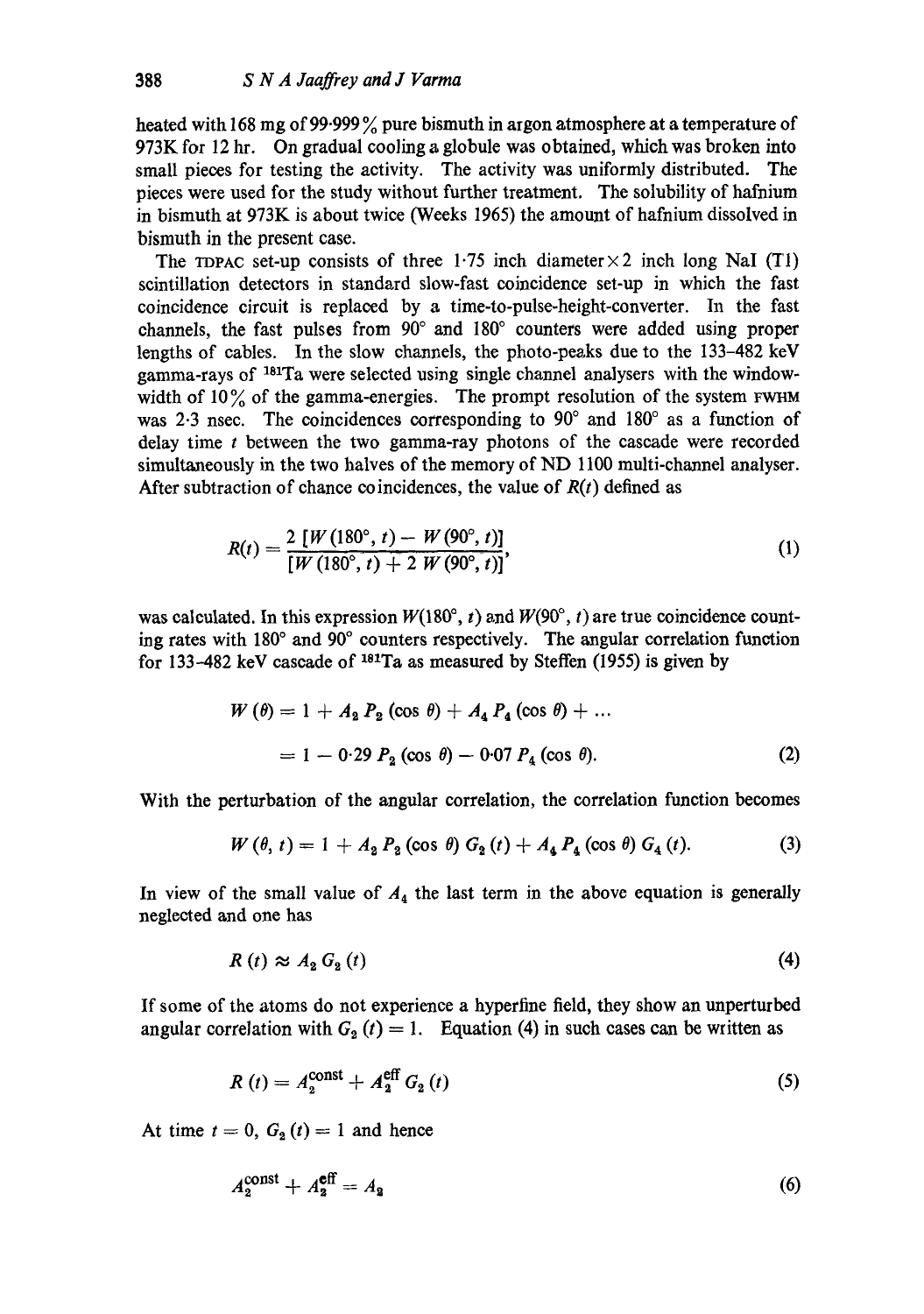For an axial symmetric EFG and a polycrystalline sample (Frauenfelder *et al* 1965; Bodenstedt *et al* 1972)

$$
A_2^{\text{eff}} G_2(t) = A_2^{\text{eff}} (a_0 + a_1 \cos \omega t + a_2 \cos 2\omega t + a_3 \cos 3\omega t)
$$
  
=  $A_2^{\text{eff}} \left( \frac{7}{35} + \frac{13}{35} \cos \omega t + \frac{10}{35} \cos 2\omega t + \frac{5}{35} \cos 3\omega t \right).$  (7)

If there are lattice defects in the vicinity of the probe nuclei or if the probe nuclei are shifted from the lattice positions due to the recoil, subsequent to the emission of  $\beta$ -particles, different probe nuclei may experience different EFG's. One may assume that under such circumstances the variation of the EFG has a Gaussian shape around a mean value. The width of this Gaussian distribution in EFG is represented by  $\delta \omega$  the width in the interaction frequency. The expression for  $R(t)$  in such a case is given by

$$
R(t) = A_2^{\text{const}} + A_2^{\text{eff}} \left( a_0 + \sum_{n=1}^3 a_n \left[ \exp - \frac{1}{2} (n \delta \omega t)^2 \right] \cos (n \omega t) \right). \quad (8)
$$

Assuming that out sample of bismuth was polyerystalline, the experimental value of  $R(t)$  was fitted with the above expression at computer DEC 10system at TIFR, Bombay. From the fitted values, the quadrupole frequency defined as  $v_Q = e^2 q Q/h = 10\omega/3\pi$ was obtained. The experiment was performed at room-temperature 293, 400 and 500 K and the variation in  $v<sub>O</sub>$  with temperature was obtained.

## **3. Results and discussion**

Figure 1 shows the variation of *R(t)* as a function of time, at different temperatures of the <sup>181</sup>TaBi source. The solid curves represent the computer fit of the data for which the values of the different parameters are shown in table 1. The base line in figure 1 seems to increase with time and this can be explained by a slight difference in the number of chance coincidences subtracted. It is seen that the value of  $A_2 (= A_2^{\text{const}})$  $+A_2^{\text{eff}}$ ) is less than the expected value (equation (2)). This can partly be attributed to the finite solid angle subtended by the detectors at the source and the finite timeresolution of the set-up for which no corrections were applied in the data. The finite resolution correction does not affect the value of the interaction frequency. The observed spread  $\delta\omega/\omega$  is found to be 13%. The smaller value of  $\delta\omega/\omega$  at 400 K is perhaps statistical in nature.

The sizes of both the Ta<sup>5+</sup> (0.73 Å) and Bi<sup>5+</sup> (0.74 Å) ions are very nearly the same and it is therefore, expected that the Ta would occupy the lattice site. The same valency and ion size for the probe and the host eliminate the possibility of distortion of the lattice or the electron distribution (valency effect) about the Ta atom. The quadrupole interaction frequency of 288  $(1.5)$  MHz coupled with the quadrupole moment of the Ta state yields the EFG acting at the Ta nucleus to be  $4.75$  (3)  $\times$  10<sup>17</sup> V/cm<sup>2</sup>. The extrapolated value obtained from figure 2 at 4.2 K is  $5.3(1) \times 10^{17}$  V/cm<sup>2</sup>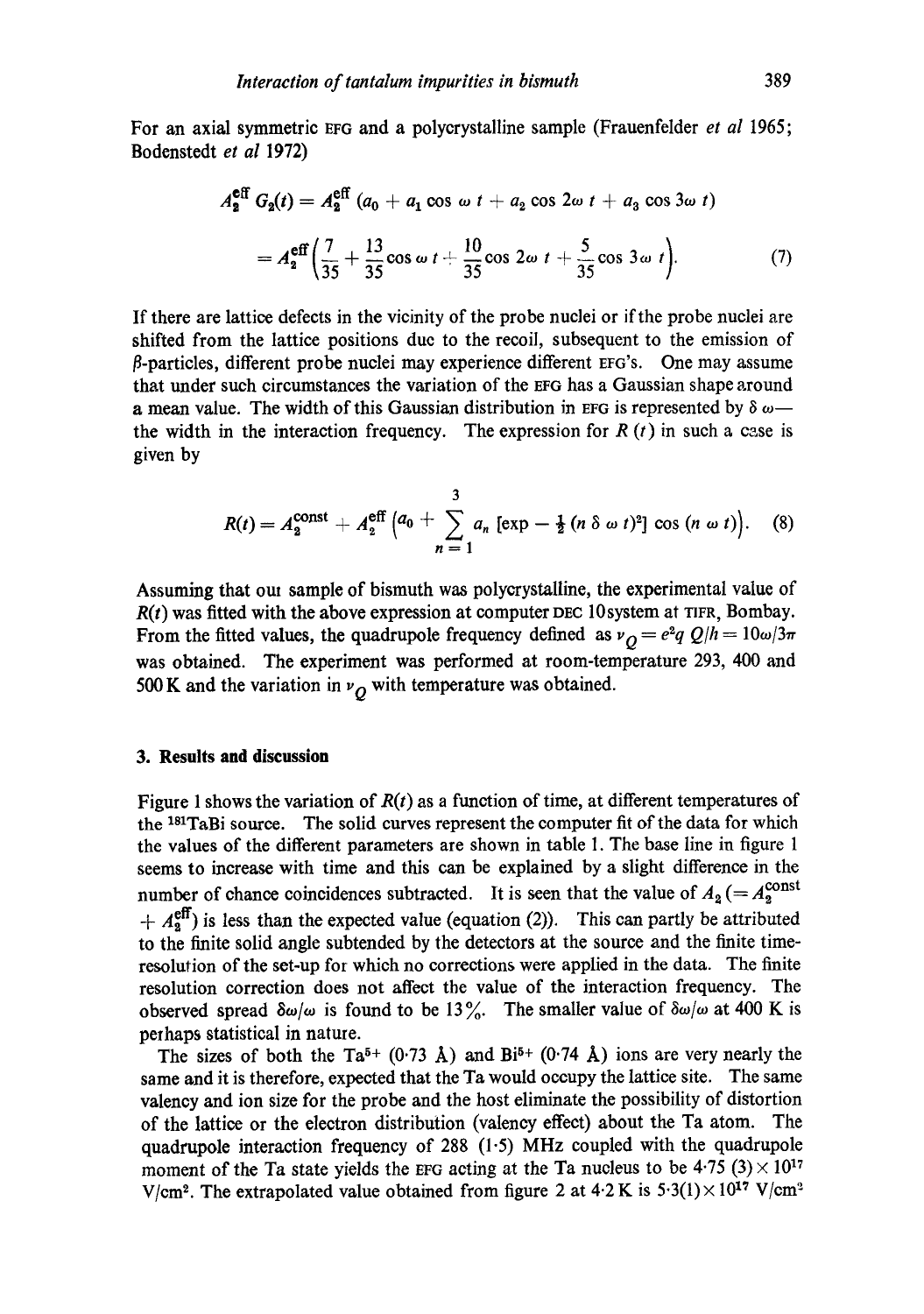

Figure 1. TDPAC spectrum of  $^{181}$ TaBi at different temperatures.

which is to be compared with the EFG of  $5.32(19) \times 10^{17}$  V/cm<sup>2</sup> acting at the bismuth nucleus (Williams and Hewitt 1966). The EFG at the probe nucleus can be written as

$$
eq_{exp} = (1 - \gamma_{\infty}) eq_{latt} + (1 - R) eq_{cond. el.}
$$
 (9)

Empirically Raghavan et al (1976) have suggested that eq<sub>cond, el.</sub> can be assumed to be proportional to  $eq<sub>latt</sub>$  and with this the EFG at the probe nucleus becomes

$$
eq_{exp} = (1 - K) (1 - \gamma_{\infty}) eq_{latt}
$$
 (10)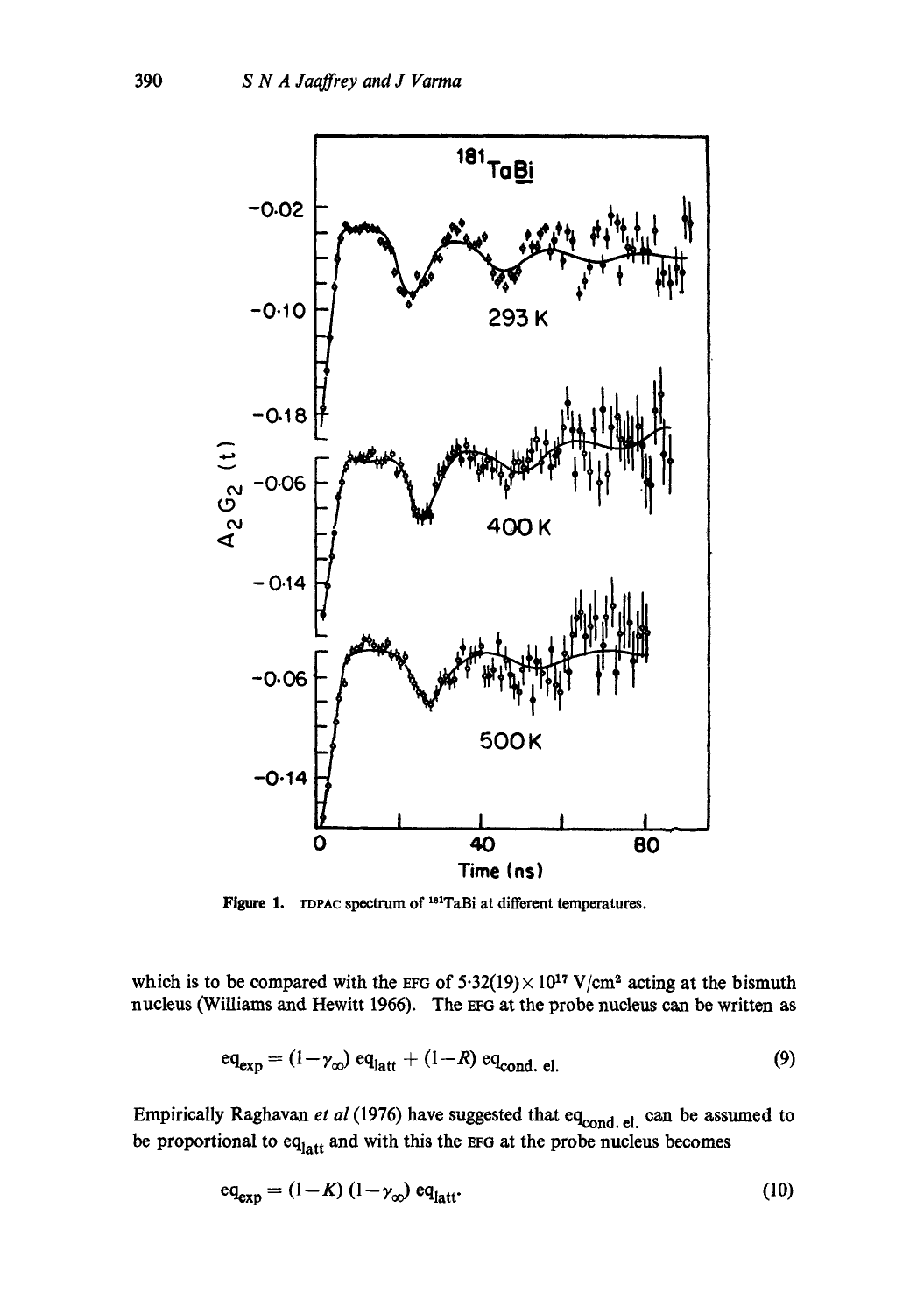| Temp.<br>(K) | $A_{2} (t = 0)$<br>(without angular<br>resolution correction) | $A_2^{\text{eff}}$ | $v_{\Omega}$ (MHz) | $\delta \omega / \omega$ |
|--------------|---------------------------------------------------------------|--------------------|--------------------|--------------------------|
| 293          | $-0.188 + 0.002$                                              | $-0.149 + 0.002$   | $288.0 + 1.5$      | $0.13 \pm 0.006$         |
| 400          | $-0.172 \pm 0.004$                                            | $-0.133 + 0.004$   | $266.9 + 3$        | $0.10 \pm 0.01$          |
| 500          | $-0.183 + 0.005$                                              | $-0.135 + 0.005$   | $244.5 + 4.3$      | $0.16 \pm 0.01$          |

Table 1. Computer fitted parameters for the TDPAC study of <sup>181</sup>TaBi at different temperatures.

On the basis of the experimental data, Raghavan *et al* (1976) have proposed a value of 3 for the universal correlation constant K. Taking the value of eq<sub>latt</sub> for bismuth metal as calculated by Taylor and Hygh (1963), the value of  $(1-\gamma_{\infty})$  eq<sub>latt</sub> is obtained as  $-2.44 \times 10^{17}$  V/cm<sup>2</sup> which when compared with the experimental value eq<sub>exp</sub> gives a value of  $K=2.95$ , which is in good agreement with the proposed value of 3. Recently however, Raghavan and Raghavan (1981) have suggested that the electronic contribution to the EFG depends upon the valency of the probe atom. They give an empirical relation for  $eq_{el}$  as

$$
eq_{el} = -K_Z eq_{latt} (1 - \gamma_{\infty}) + eq_Z^{min}, \qquad (11)
$$

where  $eq_Z^{min}$  is the minimum observable EFG even for vanishingly small ionic gradients and can be called the hard core electronic gradient and  $K_Z$  is the correlation constant for impurity of valency Z. Raghavan and Raghavan (1981) have suggested  $K_2=2.6$ ,  $K_3 = 3.4$  and  $K_4 \approx 5$ . For a pentavalent ion of Ta the value of  $K_5$  could be greater than 6. The value of  $K_5$  for <sup>181</sup>TaSb system is reported as 3.05 (Jaaffrey *et al* 1982) and for <sup>181</sup>TaZn system 2.3 (Bedi *et al* 1978). For <sup>112</sup>SbBi system  $K_5$  is estimated to be 11. It is thus seen that the values of the correlation constant  $K_z$ -neglecting the hard core electronic gradient eq<sup>min</sup> for different systems do not show any consistent trend. If one takes some value for eq<sup>min</sup> the values of  $K_5$  would reduce even further.

The temperature dependence of the quadrupole interaction (Heubes *et al* 1974) in  $181$ TaBi system has been examined by fitting the data as shown in figure 2 to the equation

$$
\nu_{O}(T) = \nu_{O}(0) \left(1 - BT^{3/2}\right),\tag{12}
$$

and is found to give the value of temperature coefficient  $B=2.2$  (2) $\times$  10<sup>-5</sup> K<sup>-3/2</sup>. This is to be compared with the values of  $B=2.04 \times 10^{-5}$  K<sup>-3/2</sup> for <sup>209</sup>BiBi and 2.3 (2) $\times$ 10<sup>-5</sup> K<sup>-3/2</sup> for <sup>112</sup>SbBi. It is a general observation that the temperature coefficient  $B$  of the  $EFG$  at the nucleus of an isoelectric impurity is nearly the same as at the host nucleus. A marked difference has however been observed in the value of B for the isoelectric system <sup>111</sup>CdCd ( $B = 1.81(8) \times 10^{-5} K^{-3/2}$ , Christiansen *et al* 1976) and <sup>197</sup>HgCd ( $B = 2.90(6) \times 10^{-5} K^{-3/2}$ , Krien *et al* 1975) as also <sup>121</sup>SbSb  $(B = 1.34 \text{ (1)} \times 10^{-5} K^{-3/2}$ , Hewitt and Williams 1963) and <sup>181</sup>TaSb ( $B = 0.76 \text{ (03)}$  $\times$  10<sup>-5</sup> K<sup>-3/2</sup>, Jaaffrey *et al* 1982).